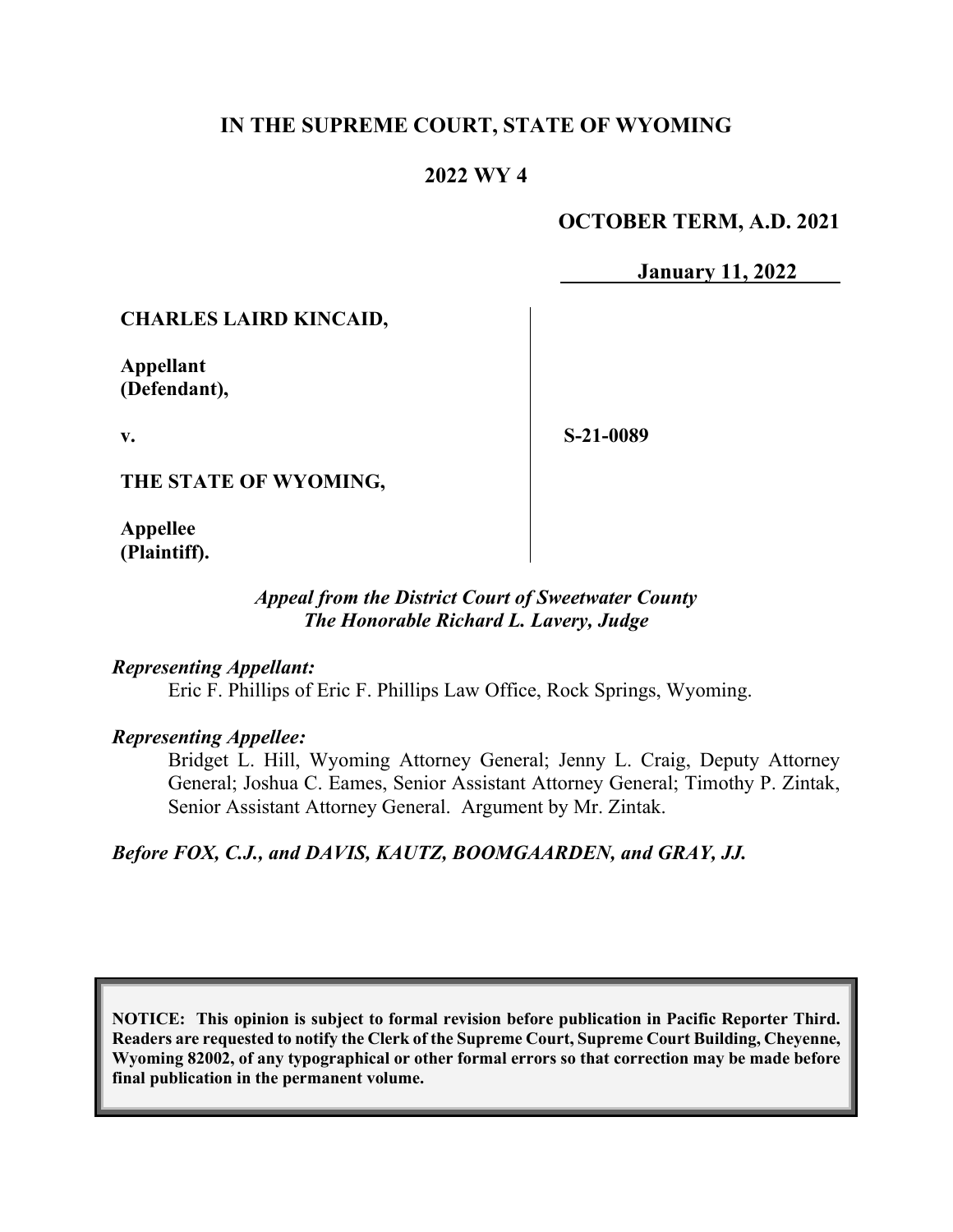#### **BOOMGAARDEN, Justice.**

[¶1] A jury found Charles Kincaid guilty of aggravated assault and battery under Wyo. Stat. Ann. §  $6-2-502(a)(iii)$  for threatening to use a drawn deadly weapon on his wife Ashton Crain.<sup>[1](#page-1-0)</sup> Mr. Kincaid argues the district court abused its discretion by admitting Ms. Crain's testimony about a prior incident between her and Mr. Kincaid in Park City, Utah. He maintains that the testimony constituted uncharged misconduct evidence for which the State filed no W.R.E. 404(b) notice, was not admissible under the open door doctrine, and prejudiced him. The State responds that the Park City testimony was admissible to rehabilitate Ms. Crain, was admissible under the open door doctrine, and, in any event, did not prejudice Mr. Kincaid. We reverse and remand for a new trial because the district court abused its discretion by admitting the Park City testimony and that testimony prejudiced Mr. Kincaid.

#### *ISSUE*

[¶2] The dispositive issue is:

Did the district court abuse its discretion by admitting the Park City testimony and, if so, did that testimony prejudice Mr. Kincaid?<sup>[2](#page-1-1)</sup>

#### *FACTS*

[¶3] Mr. Kincaid and Ms. Crain met in 2016 and married in July 2019. Their honeymoon period was short-lived. In October, she asked him for a divorce; in December, she told him she had developed feelings for someone else; and, the following month, she told him she had acted on those feelings. When Mr. Kincaid was discharged from the military, they decided to give the marriage one more try and he moved into her apartment in Rock Springs, Wyoming in early February.

[¶4] The incident underlying Mr. Kincaid's conviction occurred late on the evening of February 24. That morning, Ms. Crain traveled from Rock Springs to Rawlins to see her audiology patients. When she returned home that evening Mr. Kincaid had prepared dinner and appeared to be intoxicated. Ms. Crain asked Mr. Kincaid how much he had to drink

<span id="page-1-0"></span><sup>&</sup>lt;sup>1</sup>By Mr. Kincaid's trial in September 2020, Ms. Crain had filed for divorce and those proceedings were pending.

<span id="page-1-1"></span> $2$  Mr. Kincaid raises a second issue: whether the COVID-19 protocols the district court implemented denied him a fair trial. He did not raise this issue in the district court. At oral argument, he acknowledged that the COVID-19 pandemic necessitated certain safety protocols and that he did not object to the protocols the court implemented for his trial. We do not further address Mr. Kincaid's second issue because we reverse and remand for a new trial.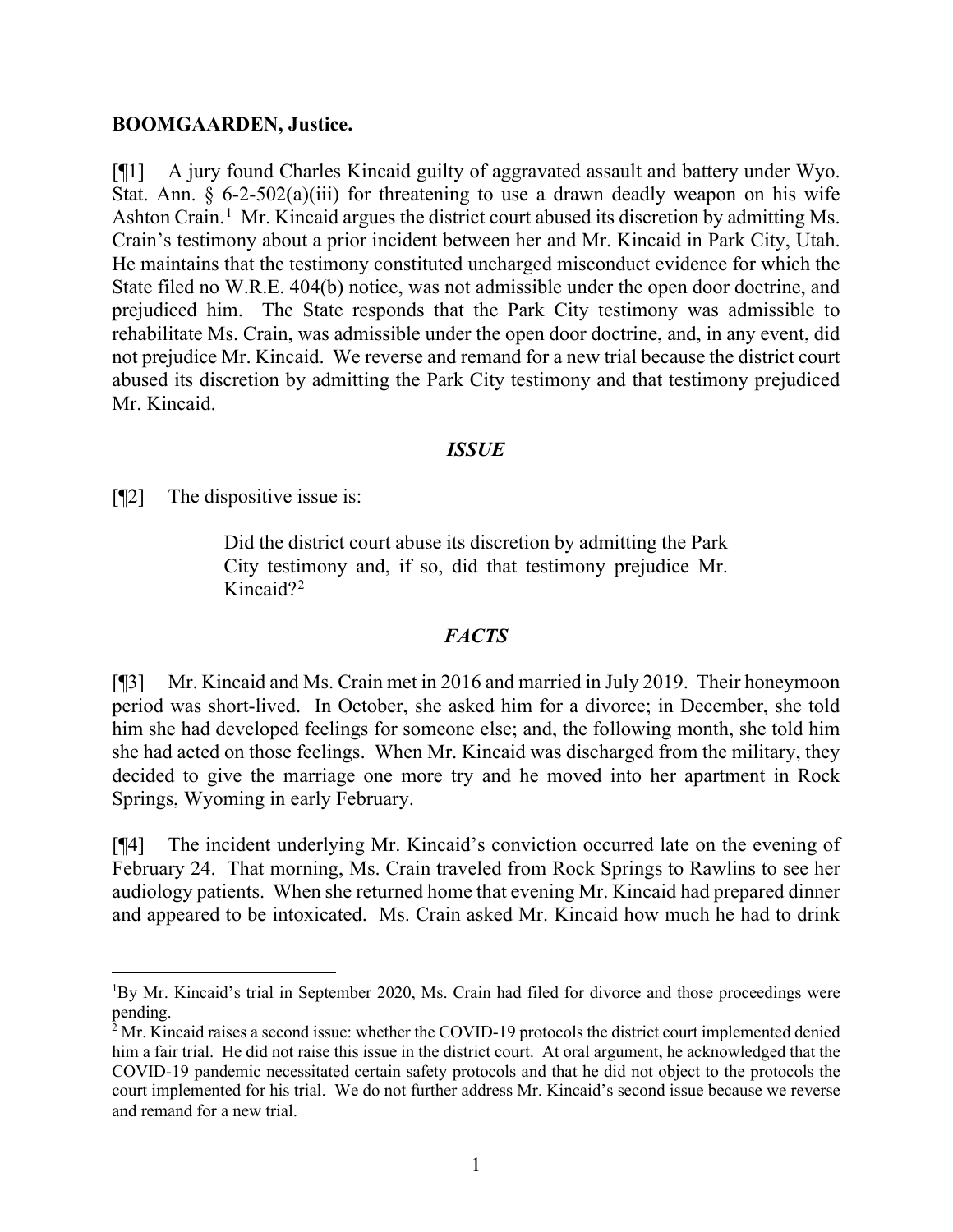and he said he did not want to talk about it. After dinner, they watched television for an hour and then she went to bed early.

[¶5] When Mr. Kincaid woke her up later that night to tell her that her puppy was outside, she jumped out of bed and ran outside to retrieve the puppy. On returning inside, Ms. Crain noticed that Mr. Kincaid had a .44 magnum revolver tucked into his waistband so she retreated to the bedroom. Mr. Kincaid began walking back and forth between the kitchen and bedroom, music blaring in the background, trying to have a conversation with her. During the conversation, Mr. Kincaid mentioned the name of the person with whom she had an affair. Ms. Crain asked Mr. Kincaid to turn the music down and pretended to go to sleep in hopes that he would leave her alone.

[¶6] Mr. Kincaid later entered the bedroom, removed the gun from his waistband, and opened the chamber. He told Ms. Crain that he had removed five bullets from the gun. She heard him tap the bullets into his hand and put them in his pocket. She thus assumed there was one bullet left in the chamber. Mr. Kincaid then took the gun, cocked the trigger, and pointed it to his right temple. He pulled the trigger but nothing happened. Ms. Crain begged him not to hurt himself. Again, he cocked the trigger, pointed it to his head, and pulled the trigger but nothing happened. Ms. Crain reached for her phone on the nightstand and dialed 911, at which point Mr. Kincaid pointed the gun at her and said, "don't fucking call." He pulled the trigger but nothing happened.

[¶7] Ms. Crain remained on the line with a 911 dispatcher until Officer Amanda Buller of the Rock Spring Police Department arrived. After separating Mr. Kincaid and Ms. Crain, Officer Buller took Ms. Crain's statement. Officer Buller's body camera recorded that conversation. Another officer arrived to collect evidence and take photographs. He found bullets on the kitchen counter, along with bullets and two guns in a bedroom nightstand.

[¶8] After Mr. Kincaid was arrested, Officer Austin Porter transported him to the hospital to get him medically cleared for jail because he was intoxicated. Medical staff asked Mr. Kincaid how much he had to drink that night. He responded that he drank enough to forget that Ms. Crain cheated on him. He also used marijuana. Mr. Kincaid told Officer Porter "you're welcome for me not killing him and her[,]" in reference to the affair.

# *Pretrial Proceedings*

[¶9] The State charged Mr. Kincaid with one count of aggravated assault and battery under Wyo. Stat. Ann.  $\S 6$ -2-502(a)(iii).<sup>[3](#page-2-0)</sup> He waived preliminary hearing and the case was

<span id="page-2-0"></span><sup>&</sup>lt;sup>3</sup> Section 6-2-502(a)(iii) states that "[a] person is guilty of aggravated assault and battery if he ... [t]hreatens to use a drawn deadly weapon on another unless reasonably necessary in defense of his person, property or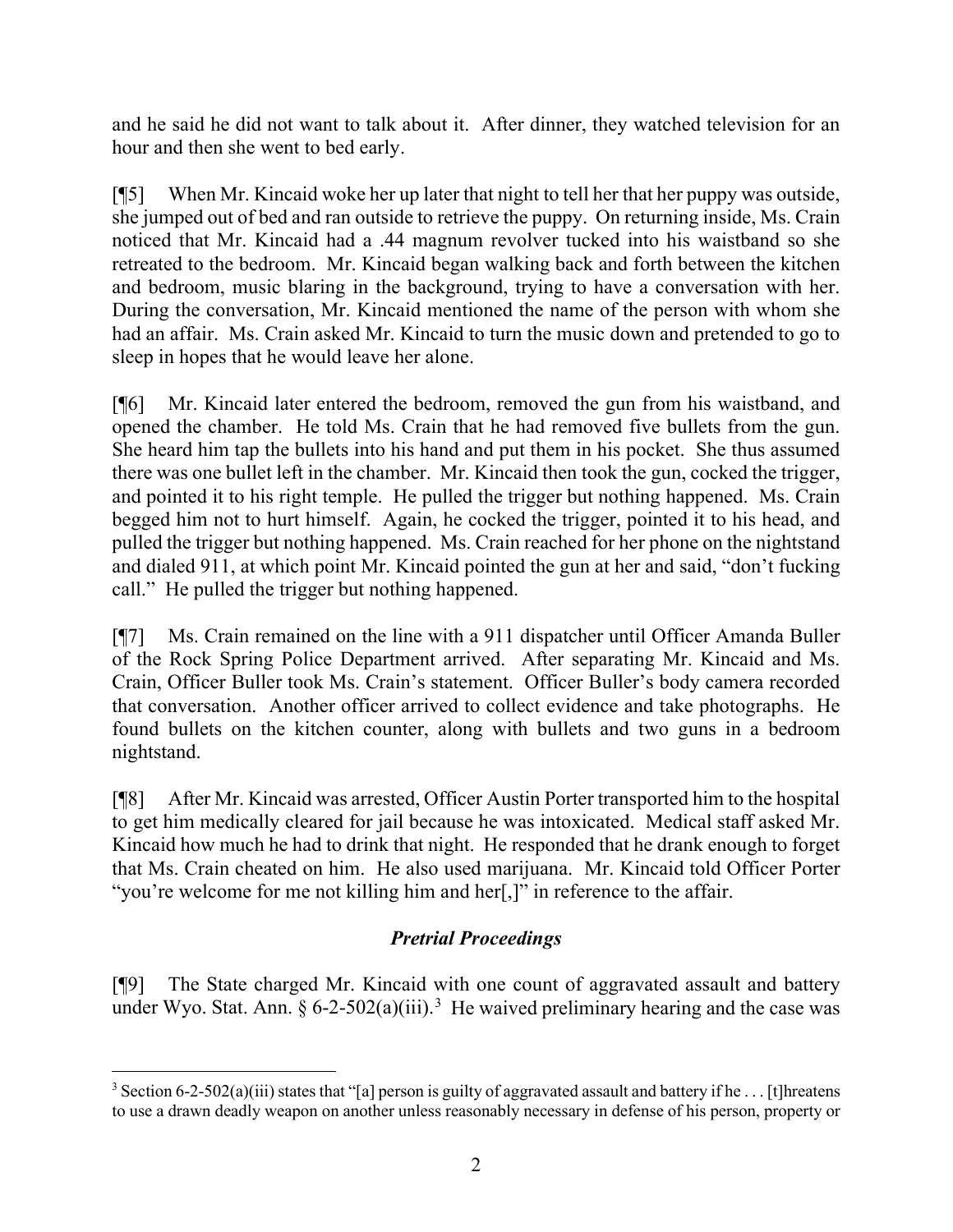bound over to district court, where he pleaded not guilty. Trial was scheduled for September 2020. The case management order included a deadline for the State to provide Mr. Kincaid any known W.R.E. 404(b) evidence. No notice was sent. At a pretrial conference, the court asked the prosecutor and defense counsel whether there were any 404(b) issues and they both said there were not. The case proceeded to trial without any further pretrial issues relevant to this appeal.

### *Trial*

[¶10] The State's case hinged on Ms. Crain's credibility. It called the following witnesses: Ms. Crain, the 911 dispatcher, Officer Buller, Officer Porter, the officer who collected evidence from the apartment, and the detective assigned the case. It introduced the following exhibits: a recording of the 911 call, body camera footage from the apartment and hospital, and photographs of the apartment.

[¶11] The defense waived opening and did not call any witnesses. In closing, defense counsel argued that the State's case consisted of little more than Ms. Crain's statements. In challenging her credibility, he argued that Ms. Crain was a deceitful person because she had an affair, illegally used marijuana in Wyoming, and hid her marijuana use from her employer. From there, he suggested that she deliberately fabricated the incident to get Mr. Kincaid arrested, which benefited her. In the alternative, defense counsel suggested that Ms. Crain's false allegation may have stemmed from her use of several prescription medications, together with marijuana, or her sudden cessation of those medications.

[¶12] Direct and cross-examination testimony about Ms. Crain's mental health and prescription medications was central to admission of the Park City testimony on redirect.

### **Direct Examination**

[¶13] On direct, the prosecutor briefly questioned Ms. Crain about her mental health, medications, and panic attacks. Ms. Crain testified that she went to bed early on February 24 "because [she] was exhausted from all of the tension and nerves of driving in awful conditions and seeing patients all day." She confirmed that she had depression and anxiety. In December 2019, a psychiatrist prescribed her two antidepressants, an anxiety medication, and a medication for nightmares. She faithfully took the medications for the first month but then discontinued the antidepressants because they made her feel nauseous and "loopy[.]" She continued taking the anxiety and nightmare medications as needed. She did not take any medication on February 24.

abode or to prevent serious bodily injury to another[.]" Wyo. Stat. Ann. § 6-2-502(a)(iii) (LexisNexis 2021).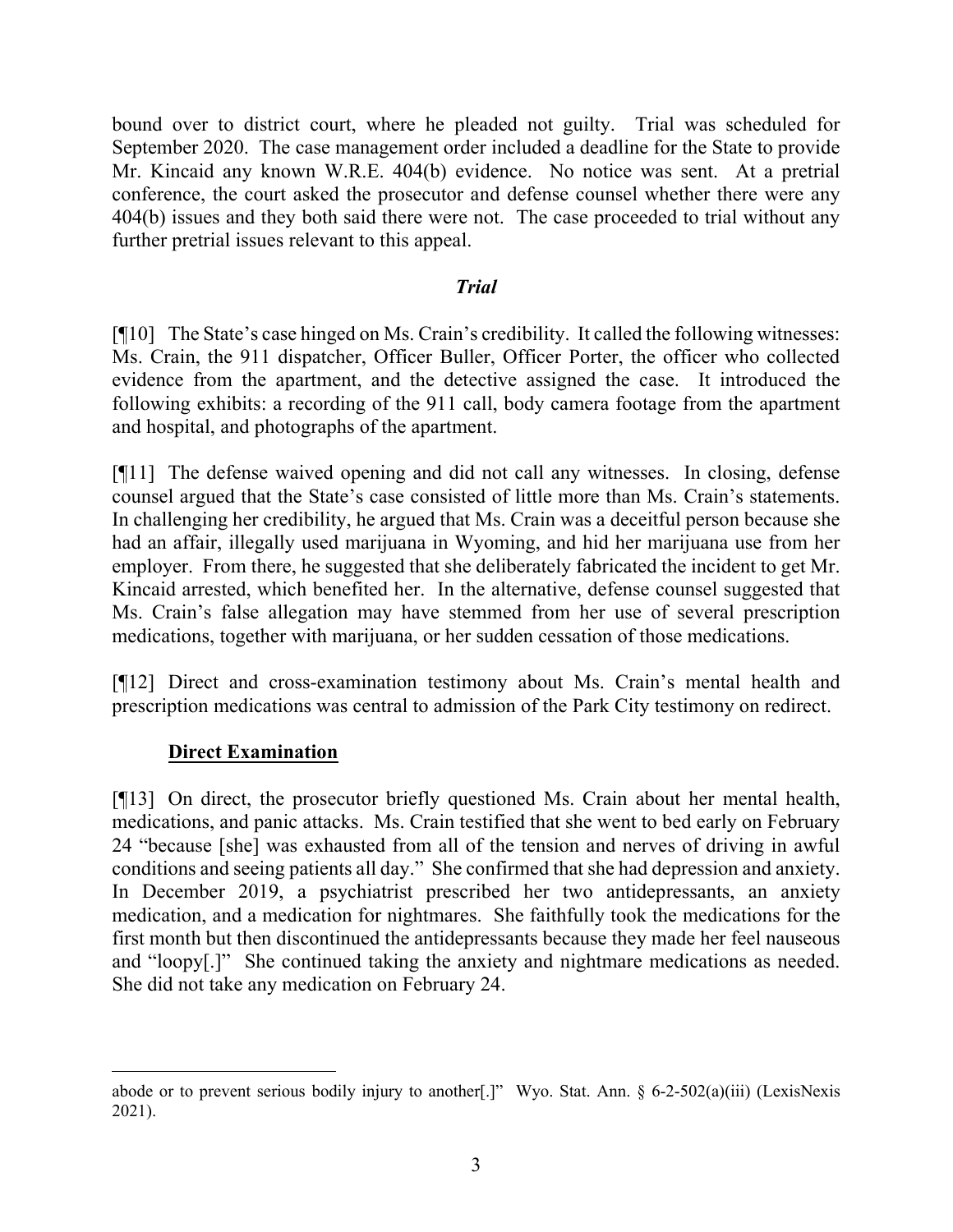[¶14] Ms. Crain also confirmed that she had a panic attack during the 911 call. She explained that when she had panic attacks, her heart raced, her voice trembled, she could not breathe, she cried, and it was hard to catch her breath, but she could still function. How long her panic attacks lasted depended on their severity and the surrounding circumstances.

# **Cross-Examination**

[¶15] On cross-examination, defense counsel questioned Ms. Crain about her marijuana use, her affair, whether Mr. Kincaid's incarceration benefited her, her medications, and her panic attacks.

[¶16] In response to defense counsel's questions about her medications, Ms. Crain confirmed that she had several prescription bottles on her nightstand on February 24. In December 2019, a psychiatrist prescribed her four medications: Bupropion for depression, Clonazepam for panic attacks and anxiety, Escitalopram for depression, and Prazosin for nightmares. One was to be taken in the morning, one was to be taken in the evening, and two were to be taken as needed. Possible side effects of Clonazepam included paranoia, impaired memory, impaired judgment, and coordination issues. That medication made her "feel foggy[,]" which is why she did not take it often.

[¶17] Ms. Crain repeated that she faithfully took the medications at first but then stopped taking them because she did not like the way they made her feel. She last took the anxiety medication within a month of the February 24 incident, had not taken the other medications for some time, and did not use marijuana at the same time as the medications.

[¶18] In response to defense counsel's questions about her panic attacks, Ms. Crain testified that, leading up to the February 24 incident, she experienced approximately one panic attack a week. Most attacks stemmed from "flashbacks and PTSD from past events"; thus, "something associated with trauma" triggered a panic attack once a week. When she had a panic attack, medication was her last resort. She would first try other techniques, such as deep breathing and grounding exercises. How quickly she could calm down depended on the severity of the attack and what had triggered it. She exhibited signs of a panic attack during both the 911 call and her conversation with Officer Buller. But her panic attacks that night did not affect her memory about what happened.

# **Initial Redirect**

[¶19] On redirect, the prosecutor asked Ms. Crain follow-up questions about her medications. Ms. Crain confirmed that an incident involving Mr. Kincaid led her to see a psychiatrist in December 2019 and obtain the prescriptions. The prosecutor asked her to explain what happened. When she began testifying about a November 2019 conference in Park City, Utah, defense counsel lodged a 404(b) objection and the court recessed to discuss the matter outside the jury's presence.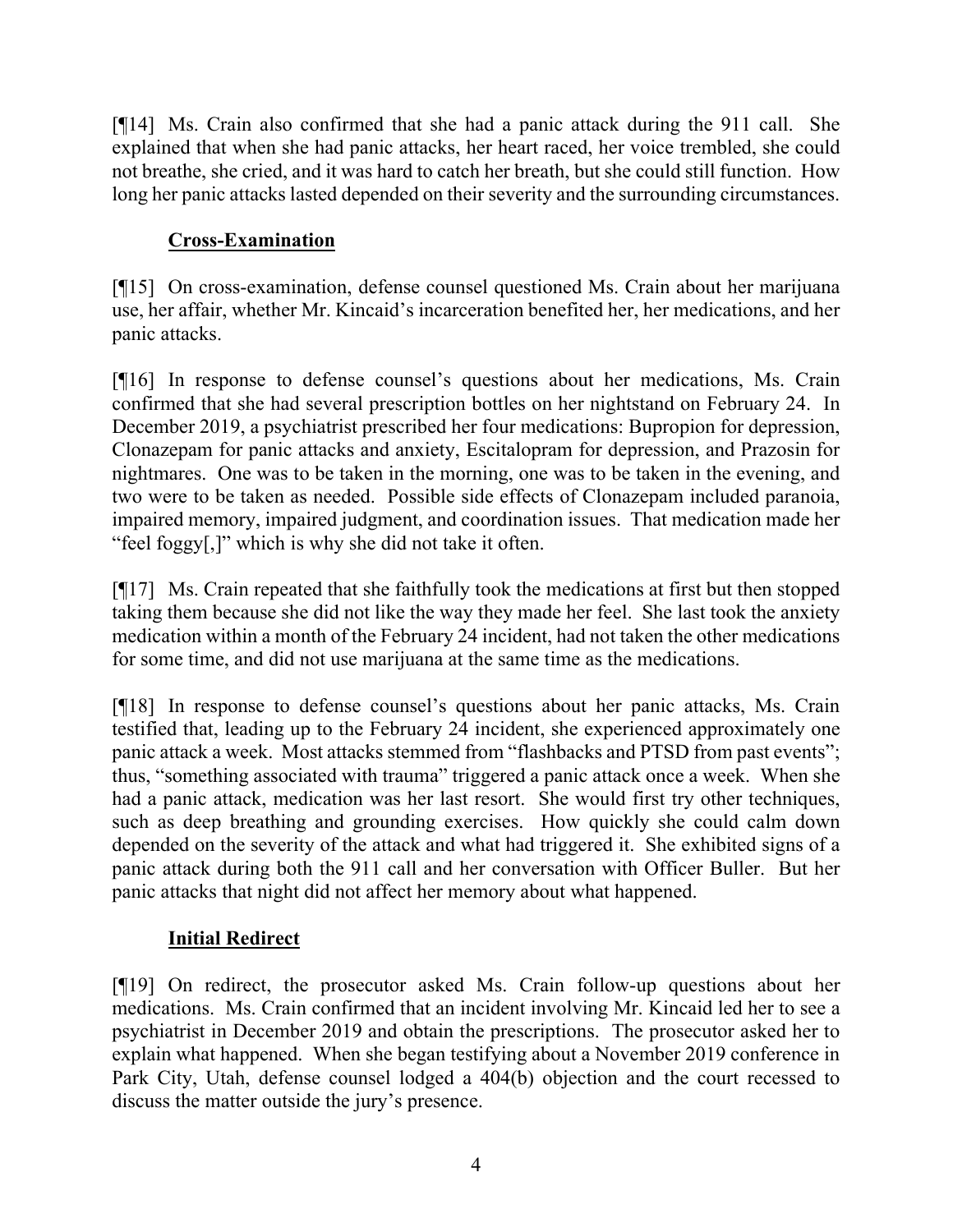# **Conference and Evidentiary Ruling**

[¶20] In conference, defense counsel argued the State should have filed a W.R.E. 404(b) notice if it intended to elicit testimony from Ms. Crain about the Park City incident. The State countered that defense counsel opened the door to the testimony and it was admissible to rehabilitate Ms. Crain.

[¶21] After reviewing a transcript of cross-examination, the court decided Ms. Crain could testify about the Park City incident. In support of its decision, the court noted that defense counsel had asked Ms. Crain about medications, including how often they were prescribed, whether she took them, and why she took them. In addition, defense counsel elicited testimony that they were prescribed based on past trauma. The court believed it was "fair for the State to delve into that a little bit in a way to rehabilitate her, because so much gives the impression" she took the medications "for some unknown reason" and it was "confusing or difficult to understand why she would be doing that[.]" It added that the prosecutor was "attempting to rehabilitate that and at least give her an opportunity to say why." Defense counsel declined the court's offer to provide the jury a limiting instruction.

# **Resumed Redirect – Park City Testimony**

[¶22] On resuming redirect, the prosecutor asked Ms. Crain to address the incident that caused her to seek medical help and she testified to the following.

[¶23] In November 2019, she went to a resort in Park City, Utah for a company-sponsored training event. She brought Mr. Kincaid with her because significant others were allowed to stay at the resort while employees attended training. Friday went well—Saturday did not. On Saturday she finished classes around 5:00 p.m., returned to the hotel room, and discovered that Mr. Kincaid was drunk. This disappointed her because she told him not to drink that weekend. She "was fearful of humiliation and what could unravel" if he drank. Ms. Crain asked Mr. Kincaid to stay in the room while she attended a closing event with her colleagues that evening.

[¶24] On her way back to the room later that night, she observed hotel security at the front door. She hid in the hallway until security left and then entered the room and asked Mr. Kincaid what happened. He told her that he had requested bath salts and, when someone brought them up, he went to the safe to get some money to tip them. She later found out that hotel staff called the police because they noticed he had a firearm and they felt unsafe.

[¶25] Ms. Crain tried to calm Mr. Kincaid down because he wanted to leave the room to go party. She dropped to her knees and begged him not to leave the room, at which point Mr. Kincaid threatened to tell her supervisor that she had previously used marijuana. He had made a similar threat before. While she was on her knees begging him not to leave the room, he pulled out his phone and either recorded or pretended to record her.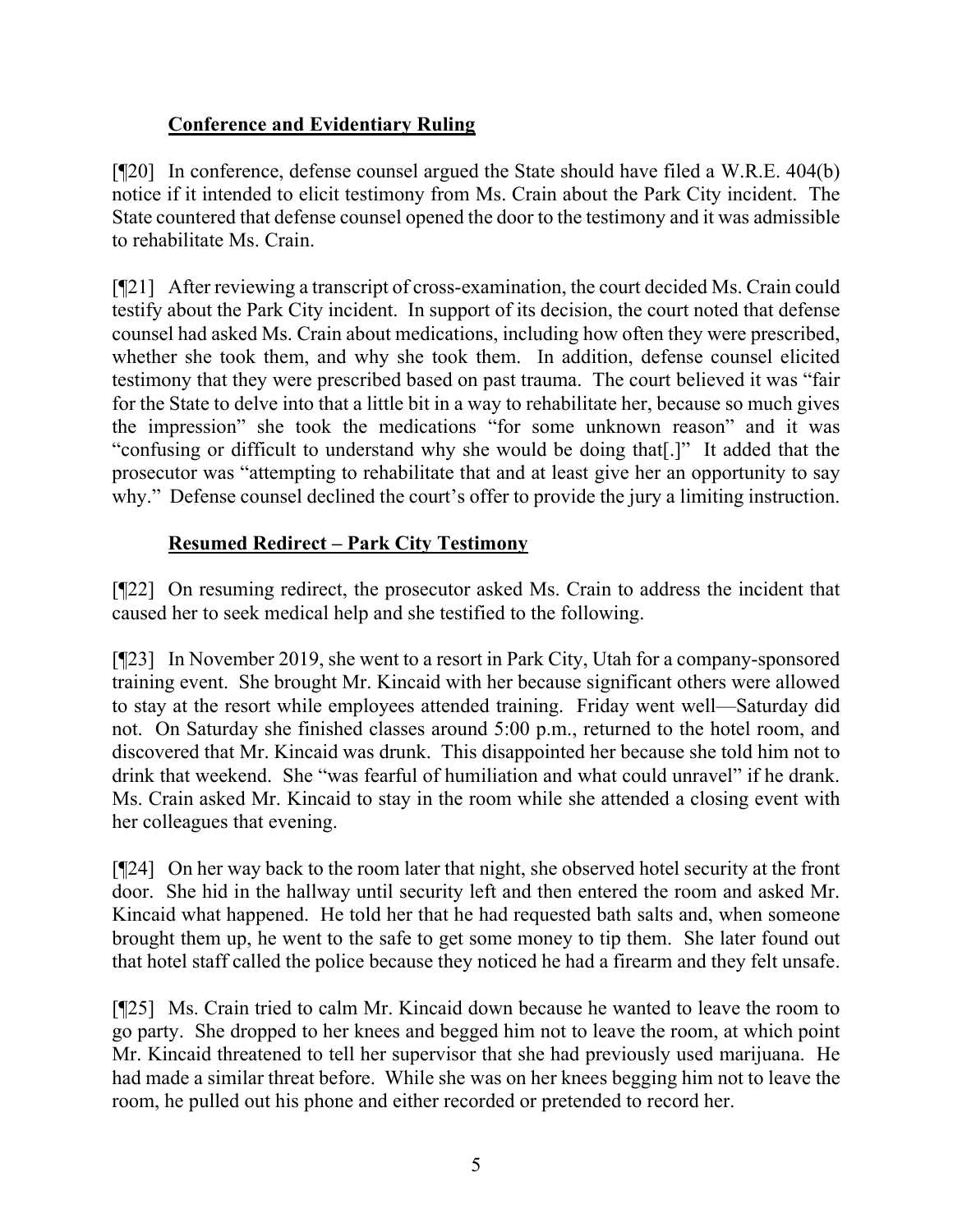[¶26] The police eventually arrived and confirmed that Mr. Kincaid had been drinking. They asked Ms. Crain if she felt safe remaining with Mr. Kincaid that night. To keep him out of trouble, she said she would be fine. The police asked her what she wanted to do and she suggested they take his guns and knife and then she would get him to sleep. That night she slept "[o]n the bathroom floor, with the door locked."

[¶27] The incident "was horrifying" for Ms. Crain because it was her first professional event and she feared Mr. Kincaid would humiliate her. That Mr. Kincaid recorded her while she was in a state of panic also traumatized her. After the Park City incident she told Mr. Kincaid that they were getting a divorce and arranged to see a psychiatrist.

# **Closing Arguments & Verdict**

[¶28] The prosecutor mentioned the Park City incident once in closing and once in rebuttal. We discuss those statements in more detail as relevant to our prejudice analysis.

[¶29] The jury found Mr. Kincaid guilty of aggravated assault and battery.

# *Conviction and Sentence*

[¶30] Mr. Kincaid was convicted and sentenced to seven to ten years in prison.

# *STANDARD OF REVIEW*

[¶31] We review the district court's admission of the Park City testimony for an abuse of discretion because, although Mr. Kincaid made no pretrial W.R.E. 404(b) demand, the district court's case management order preemptively set a deadline for the State to provide Mr. Kincaid "any known WRE 404(b) [] evidence" and, in any event, Mr. Kincaid objected to the Park City testimony on 404(b) grounds at trial. *Gutierrez v. State*, 2020 WY 150, ¶ 4, 477 P.3d 528, 530 (Wyo. 2020) (reviewing an evidentiary issue for an abuse of discretion rather than plain error because, although Mr. Gutierrez did not file a pretrial 404(b) demand or object to the evidence at trial, the district court's pretrial scheduling and discovery order required the State to provide notice of its intent to introduce 404(b) evidence, thus preserving the issue for appeal); *Broberg v. State*, 2018 WY 113, ¶ 15, 428 P.3d 167, 171 (Wyo. 2018) ("We review challenges to the admission of evidence for an abuse of discretion when an objection has been lodged." (citation omitted)). Mr. Kincaid has the burden to show an abuse of discretion. *See Swett v. State*, 2018 WY 144, ¶ 11, 431 P.3d 1135, 1140 (Wyo. 2018) (citation omitted).

[¶32] If the court erred by admitting the Park City testimony, then we must determine whether that error was prejudicial. *Id.* ¶ 12, 431 P.3d at 1140 (citations omitted). The error was prejudicial if "there is a reasonable probability that, in the absence of the [Park City testimony], the verdict would have been more favorable" to Mr. Kincaid. *See id.* (citation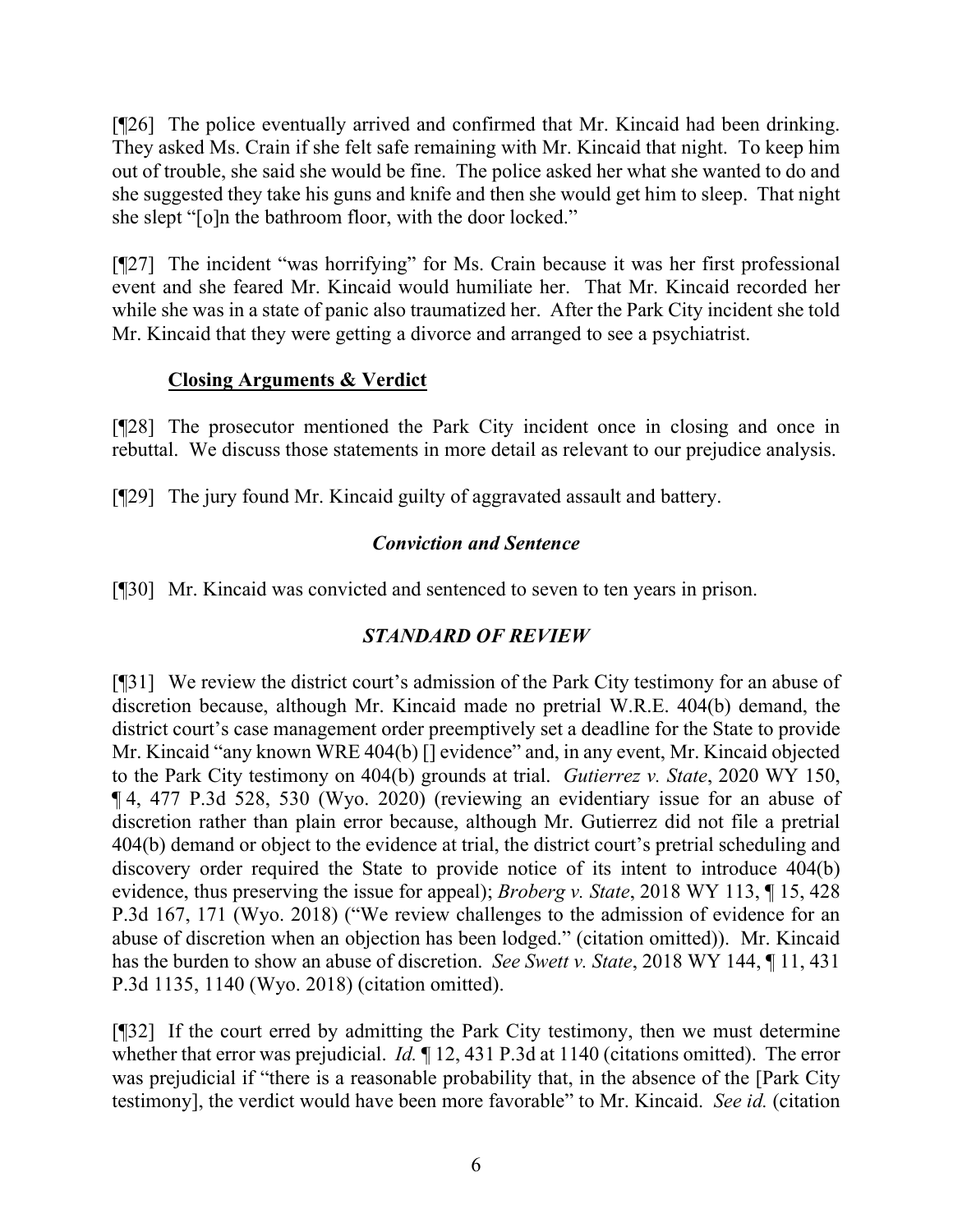omitted). Mr. Kincaid also has the burden to show prejudice. *See id.* ¶ 42, 431 P.3d at 1146 (citation omitted).

### *DISCUSSION*

# *The district court abused its discretion by admitting Park City testimony and that testimony prejudiced Mr. Kincaid.*

[¶33] Mr. Kincaid argues the district court abused its discretion by admitting the Park City testimony because the State did not provide him pretrial notice that it intended to introduce W.R.E. 404(b) evidence and he did not open the door to it. He further contends that the testimony prejudiced him. Even though the State did not provide notice of its intent to introduce 404(b) evidence, it contends the Park City testimony was admissible both to rehabilitate Ms. Crain and because Mr. Kincaid opened the door. The State further maintains that, even if it was inadmissible, the Park City testimony did not prejudice Mr. Kincaid.

### **A. Admissibility**

[¶34] W.R.E. 404(b) provides:

(b) *Other crimes, wrongs, or acts*. – Evidence of other crimes, wrongs, or acts is not admissible to prove the character of a person in order to show that he acted in conformity therewith. It may, however, be admissible for other purposes, such as proof of motive, opportunity, intent, preparation, plan, knowledge, identity, or absence of mistake or accident, provided that upon request by the accused, the prosecution in a criminal case shall provide reasonable notice in advance of trial, or during trial if the court excuses pretrial notice on good cause shown, of the general nature of any such evidence it intends to introduce at trial.

Evidence triggering 404(b) scrutiny is not limited to evidence that the defendant committed other crimes; it includes evidence that may negatively affect the jury's judgment of the defendant's character. *Cox v. State*, 2020 WY 147, ¶ 20, 477 P.3d 82, 86 (Wyo. 2020) (citing *Putnam v. State*, 2020 WY 133, ¶ 30, 474 P.3d 613, 622 (Wyo. 2020)).

[¶35] A core principle of W.R.E. 404(b) is that a jury should not convict a defendant due to his bad character or for prior misdeeds, but only if he is guilty of the charged crime(s). *Jackson v. State*, 2021 WY 92, ¶ 10, 492 P.3d 911, 915–16 (Wyo. 2021) (citing *Blanchard v. State*, 2020 WY 97, ¶ 18, 468 P.3d 685, 691 (Wyo. 2020)). To protect against conviction for the wrong reason, the State must notify the defendant if it intends to introduce 404(b)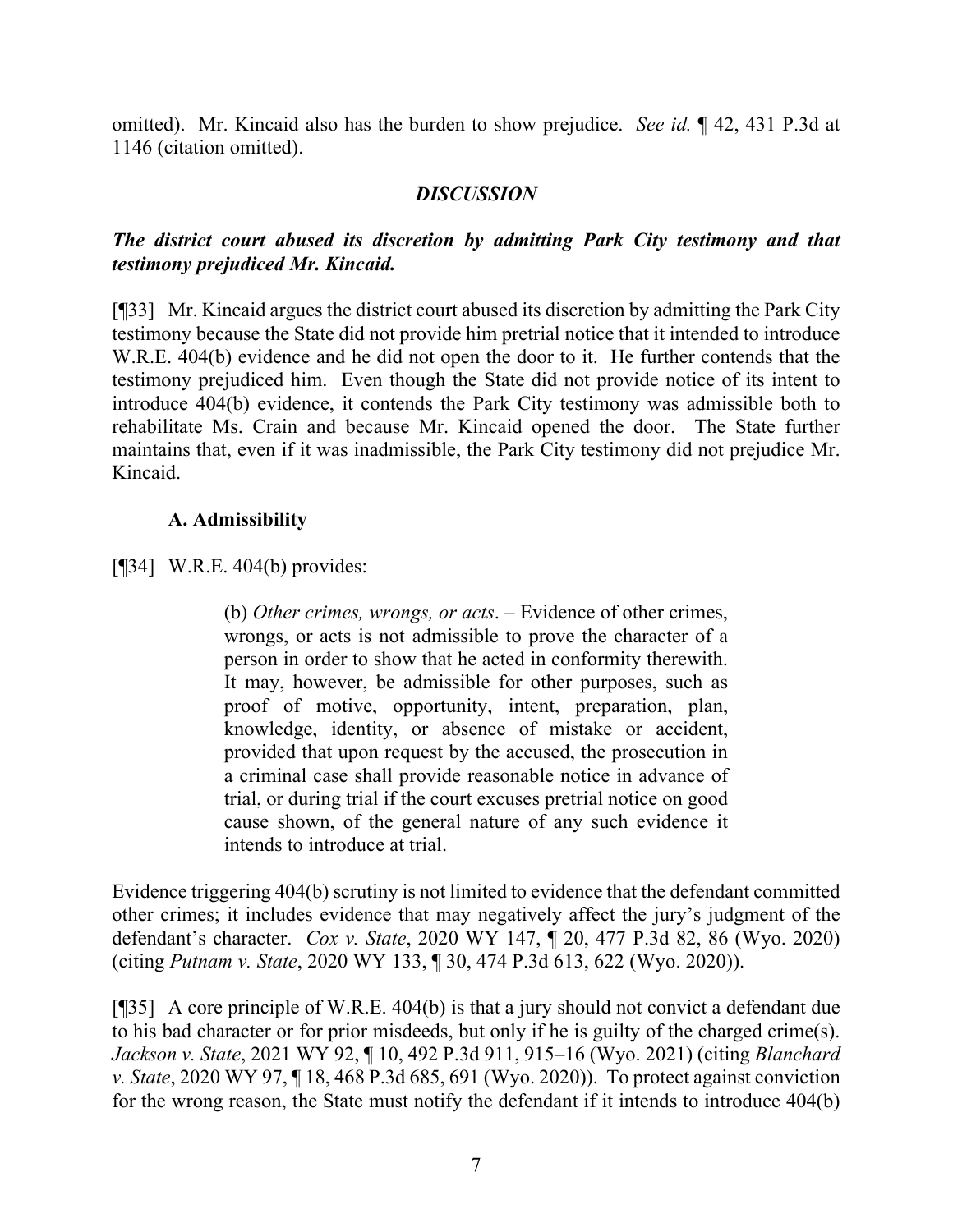evidence. *Id.* ¶ 10, 492 P.3d at 916 (citing *Gutierrez*, ¶ 4, 477 P.3d at 530). Then the district court must hold a *Gleason* hearing and evaluate various factors to determine whether the 404(b) evidence is admissible. *Id.* (citing *Putnam*, ¶ 31, 474 P.3d at 622). To be admissible:

> (1) the evidence must be offered for a proper purpose; (2) the evidence must be relevant; (3) the probative value of the evidence must not be substantially outweighed by its potential for unfair prejudice; and (4) upon request, the trial court must instruct the jury that the similar acts evidence is to be considered only for the proper purpose for which it was admitted.

### *Id.* (quoting *Putnam*, ¶ 31, 474 P.3d at 622).

[¶36] The parties do not dispute that the Park City testimony constitutes W.R.E. 404(b) evidence. But the court did not hold a *Gleason* hearing because the State failed to provide pretrial notice of its intent to use that testimony. Ordinarily, under these circumstances, we would go directly to a prejudice analysis. *See, e.g.*, *Mitchell v. State*, 2020 WY 142, ¶ 29, 476 P.3d 224, 235 (Wyo. 2020) ("When there is no *Gleason* hearing at or before trial, we can only look to whether admission was prejudicial." (citation omitted)); *Putnam*, ¶ 27 n.3, 474 P.3d at 620 n.3 (noting that, when the State provides no notice and then introduces the 404(b) evidence anyway, "we are then cast adrift [on appeal] without the requisite trial court analysis and left to fend for ourselves with nothing but a prejudice analysis"); *Blanchard*, ¶¶ 20–21, 468 P.3d at 692. Here, however, we must first consider whether the Park City testimony was admissible to rehabilitate Ms. Crain or because defense counsel opened the door.

#### **1. Rehabilitation**

[¶37] The State maintains that *Trujillo v. State*, 953 P.2d 1182 (Wyo. 1998) supports the district court's admission of the Park City testimony because it "permits the State to respond with rehabilitation evidence of other incidents when a defendant characterizes a victim's allegations as being caused by the victim's mental illness." While the State acknowledges that the prosecution in *Trujillo* filed pretrial notice of its intent to introduce W.R.E. 404(b) evidence, it emphasizes that the prosecution there knew, before trial, that the defense intended to use the victim's medical records to attack her credibility. According to the State, because it could not have anticipated the "expansive level of crossexamination about [Ms.] Crain's mental health medication[,]" the district court properly admitted the Park City testimony to rehabilitate Ms. Crain. The State's reliance on *Trujillo*  is misplaced.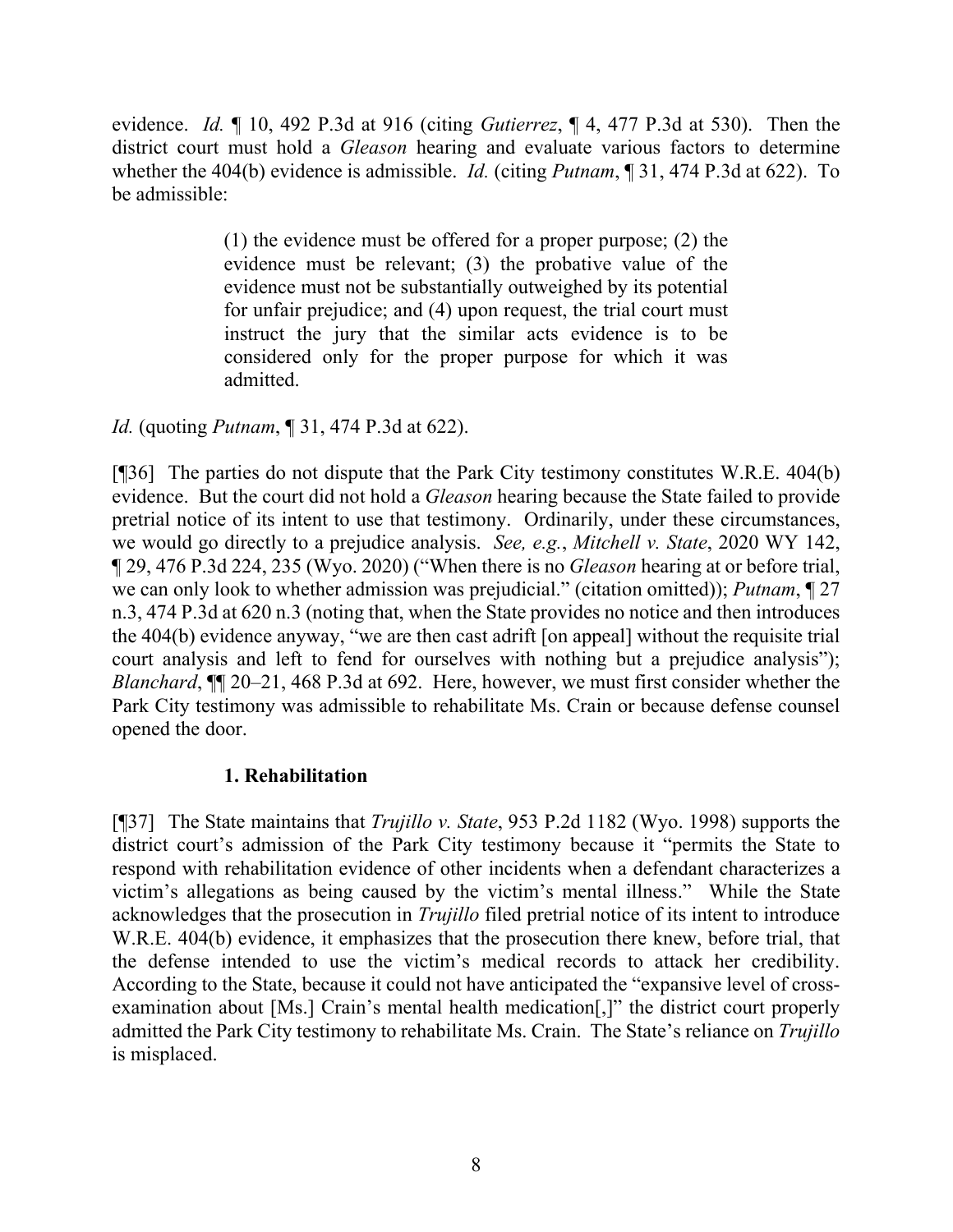[¶38] Mr. Trujillo was charged with aggravated assault and battery, as well as kidnapping, for brutally beating and forcibly confining his pregnant girlfriend, Ms. Newsome. *Trujillo*, 953 P.2d at 1184. Before trial, the State knew that Mr. Trujillo intended to use medical records about Ms. Newsome's psychological disorders so it filed a motion in limine to exclude evidence about her mental health.<sup>[4](#page-9-0)</sup> *Id.* at 1185. The State also filed notice of its intent to introduce W.R.E. 404(b) evidence, including evidence about Mr. Trujillo's prior assaultive conduct towards Ms. Newsome and others. *Id.* The court held a hearing on the admissibility of Ms. Newsome's medical records and the 404(b) evidence. *Id.* It reserved ruling on the medical evidence, but admitted the 404(b) evidence directly related to Ms. Newsome and about Mr. Trujillo's assaultive conduct towards others. *Id.*

[¶39] On appeal from his conviction for the charged offenses, Mr. Trujillo argued the court erred by admitting evidence about his prior assaultive acts against Ms. Newsome and others. *Id.* at 1185–86. He did not dispute that the evidence was relevant under W.R.E. 404(b), nor did he dispute that the court properly conducted a hearing on its admissibility. *Id.* at 1186. He contended the "court failed to properly balance the evidence under W.R.E. 403[,]" as "the sheer number of incidents presented to the jury was excessive." *Id.* We affirmed because the record showed the court carefully weighed the State's proposed evidence under W.R.E. 403, and appropriately admitted the evidence to corroborate Ms. Newsome's testimony given Mr. Trujillo's credibility attack. *Id.*

[¶40] As a preliminary matter, the State mischaracterizes Mr. Kincaid's attack on Ms. Crain's credibility in an attempt to analogize this case to *Trujillo*. The State asserts, for example, that Mr. Kincaid's "cross-examination evinced the central thrust of his defense at trial, which was to imply that [Ms.] Crain's mental instability caused her to fabricate her recollection of the charged aggravated assault and battery." It further asserts that "the evidence showing that [Ms.] Crain started taking mental health medication because of [Mr.] Kincaid negated a general inference that [she] had a mental defect that would cause her to fabricate the allegations." However, Mr. Kincaid's defense, as it related to Ms. Crain's mental health, was not that the allegations stemmed from her underlying mental health condition. *Cf. Trujillo*, 953 P.2d at 1185. In closing, defense counsel expressly said, "the bigger concern isn't so much [Ms. Crain's] mental health but . . . the number of medications that she was being prescribed for her mental health[.]" The defense was that the allegations stemmed from either her use of the medications, together with marijuana, or sudden cessation of those medications. *Trujillo* is thus distinguishable.

<span id="page-9-0"></span><sup>&</sup>lt;sup>4</sup> Ms. Newsome had "[p]sychogenic pain disorder, a schizophreniform disorder, and schizoidal personality disorder," which could cause hallucinations, delusions, and disordered behavior. *Trujillo*, 953 P.2d at 1185 nn.1, 2. Medication could prevent those symptoms, but Ms. Newsome's medical records reflected she had stopped taking medications during her pregnancy. *Id.* at 1185 n.2. At trial, Mr. Trujillo contended the charges were based on Ms. Newsome's hallucinations, which stemmed from her psychological disorders. *Id.* at 1185. He suggested that she was mentally unbalanced, and thus not credible, because she had stopped taking medication during pregnancy. *Id.*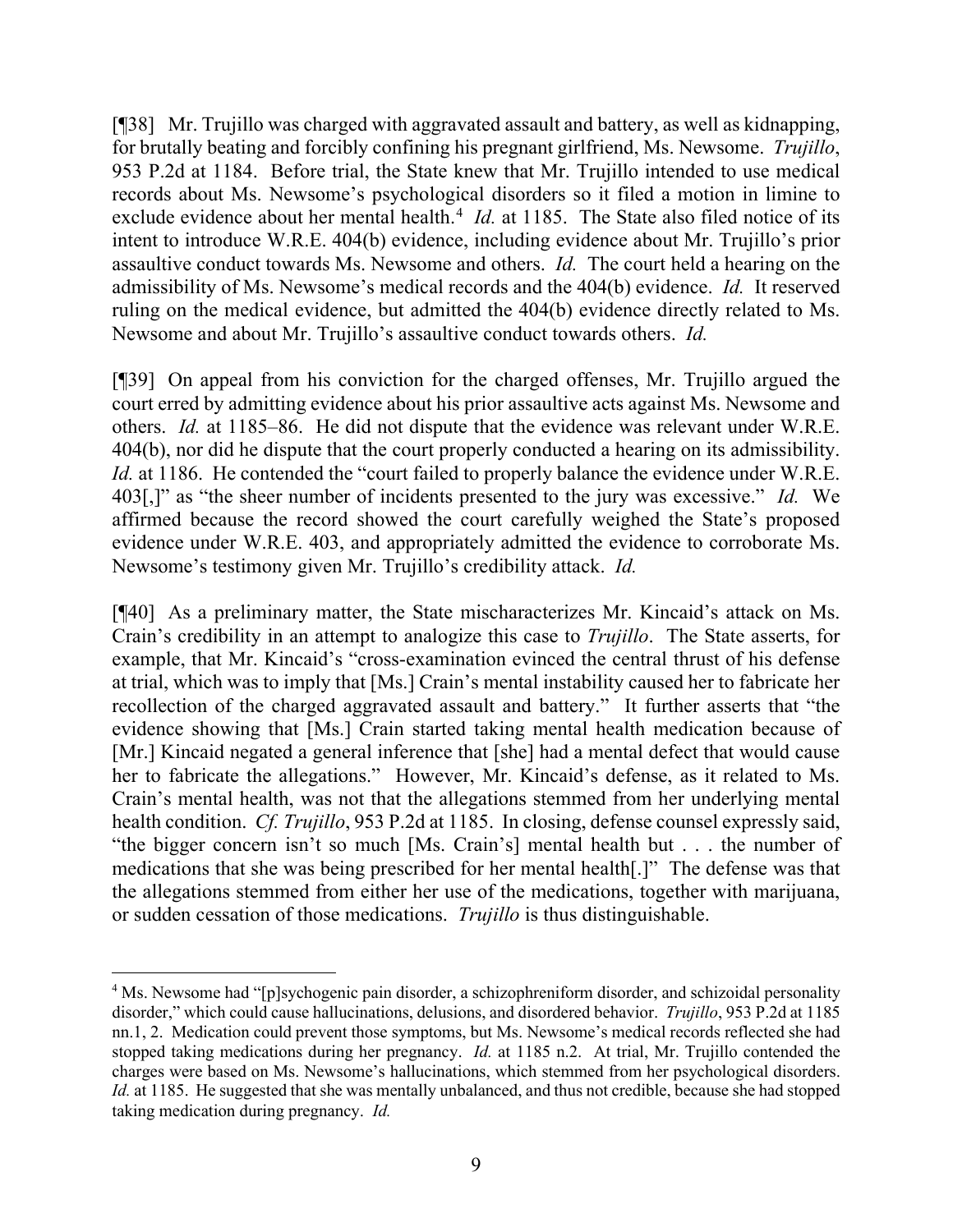[¶41] More importantly, even assuming the State could not anticipate the precise nature of Mr. Kincaid's attack on Ms. Crain's credibility, *Trujillo* does not stand for the proposition that the State may use unnoticed 404(b) evidence to rehabilitate a witness so long as it could not have anticipated the attack. *See Trujillo*, 953 P.2d 1182. That the prosecution in *Trujillo* knew, before trial, that Mr. Trujillo intended to use Ms. Newsome's medical records helped explain why the prosecution filed a motion in limine, *see id.* at 1185, but it was immaterial to our resolution of the 404(b) issue, *see id.* at 1185–86. To interpret *Trujillo* as the State suggests would impermissibly weaken the protections of W.R.E. 404(b). The Park City testimony was not admissible pursuant to *Trujillo*.

# **2. Open Door**

[¶42] The open door doctrine stands for the proposition that if a litigant introduces evidence on an otherwise irrelevant or inadmissible issue, he cannot complain when the opposing party introduces evidence on that same subject. *Bonds v. State*, 2020 WY 61, ¶ 13, 463 P.3d 162, 165 (Wyo. 2020) (citing *Singer v. Lajaunie*, 2014 WY 159, ¶ 37, 339 P.3d 277, 287 (Wyo. 2014)). The doctrine presumes "the evidence at issue is 'otherwise irrelevant or inadmissible.'" *Id.* (quoting *Singer*, ¶ 37, 339 P.3d at 287); *see also* 1 Mueller & Kirkpatrick, *Federal Evidence* § 1:12 (4th ed.) (May 2021 Update) (explaining that, often, evidence admitted pursuant to an open door would otherwise be inadmissible because it violate rules on character evidence, is irrelevant, or is prejudicial).

[¶43] There are limits to the open door doctrine. For example, a prosecutor cannot "engage in overkill which is only moderately justified[.]" *Bonds*, ¶ 15, 463 P.3d at 166 (quoting *Gayler v. State*, 957 P.2d 855, 859 (Wyo. 1998)). And a prosecutor may not exceed the scope of an open door. *Id.* (citing *Nelson v. State*, 2010 WY 159, ¶ 39, 245 P.3d 282, 292 (Wyo. 2010)).

[¶44] The district court has discretion to admit evidence under the open door doctrine. *Id.* (citation omitted). In exercising its discretion, the court should consider "the degree of 'fit' between initial proof and counterproof, the importance of the issue at stake, and the balance of probative worth and prejudicial effect[.]" *Id.* (quoting 1 Mueller & Kirkpatrick, *Federal Evidence* § 1:12 (4th ed.) (May 2020 Update)).

[¶45] Mr. Kincaid's argument that the court abused its discretion centers on the degree of fit between cross and redirect, as well as the potential for prejudice. He generally asserts that defense counsel's questions about Ms. Crain's medications and panic attacks were not enough to open the door to testimony about a prejudicial, highly similar, prior incident between him and Ms. Crain. Conversely, the State maintains that evidence showing why Ms. Crain sought psychiatric treatment directly fit with the cross about her prescriptions; Ms. Crain's credibility was important; and the potential for prejudice was low because the court limited the testimony to a single incident and Ms. Crain never alleged "that [Mr.] Kincaid threatened any violence towards her" in Park City.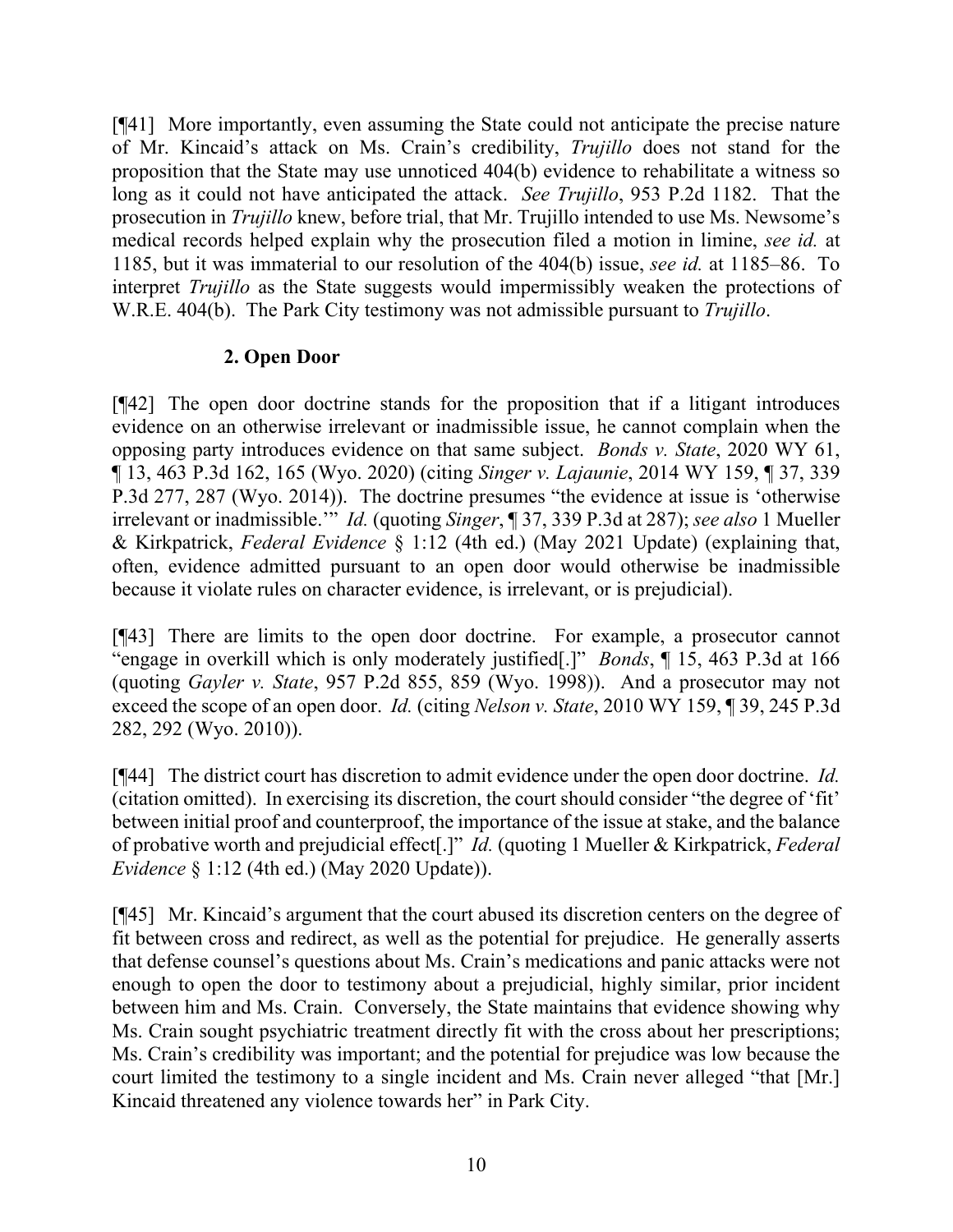### **Importance of the issue at stake**

[¶46] The State sought to introduce the Park City incident on redirect to explain why Ms. Crain was prescribed medications. The overarching "issue at stake" was Ms. Crain's rehabilitation and, in that respect, we generally agree that it was important for the State to have the opportunity to rehabilitate Ms. Crain after cross-examination because, as the district court noted, "so much gives the impression that for some unknown reason, the witness is taking all of these medications, and [] it's confusing or difficult to understand why she would be doing that[.]" But the particular details about what happened in Park City were not important to Ms. Crain's rehabilitation.

### **The degree of "fit" between initial proof and counterproof**

[¶47] The main problem with the district court's admission of the Park City testimony under the open door doctrine lies in the degree of fit between cross and redirect. We have explained that "[t]he open door doctrine does not pave the way for responsive evidence just because it fits in the same general category as evidence already admitted." *Bonds*, ¶ 14, 463 P.3d at 166 (citation omitted) ("It [was] a stretch to conclude that general remarks about safety opened the door to testimony concerning which passengers were and were not wearing seatbelts."); *see also* 1 Mueller & Kirkpatrick, *Federal Evidence* § 1:12 (4th ed.) (May 2021 Update) ("The question in each case is not whether initial proof shares some common quality with proof offered in response. Rather, it is whether the latter answers the former, and whether it does so in a reasonable way without sacrifice of other important values."). Other courts have described the question as one of proportionality. *United States v. Jett*, 908 F.3d 252, 271 (7th Cir. 2018) ("The gist of the [open-door] doctrine is proportionality and fairness. When the opponent's response 'does not directly contradict the evidence previously received' or 'goes beyond the necessity of removing prejudice in the interest of fairness,' it should not be admitted." (citation omitted)); *State v. Nohava*, 2021 S.D. 34, ¶ 19, 960 N.W.2d 844, 851 ("[T]he evidence that comes through the open door must be proportional to the initial inquiry which provoked the need for a response or clarification.").

[¶48] On cross, defense counsel asked Ms. Crain pointed, direct questions about Ms. Crain's prescriptions. That questioning warranted an equally pointed, direct explanation that Ms. Crain was prescribed medications to treat depression, anxiety, panic attacks, and nightmares resulting from past trauma. It did not warrant the lengthy, detailed, but indirect recitation of what happened in Park City. *Cf. Bonds*, ¶ 16, 463 P.3d at 166 ("[T]he evidence offered in response to Mr. Bonds' testimony was brief and responded directly to his assertion that all but one passenger in the van were wearing seatbelts.").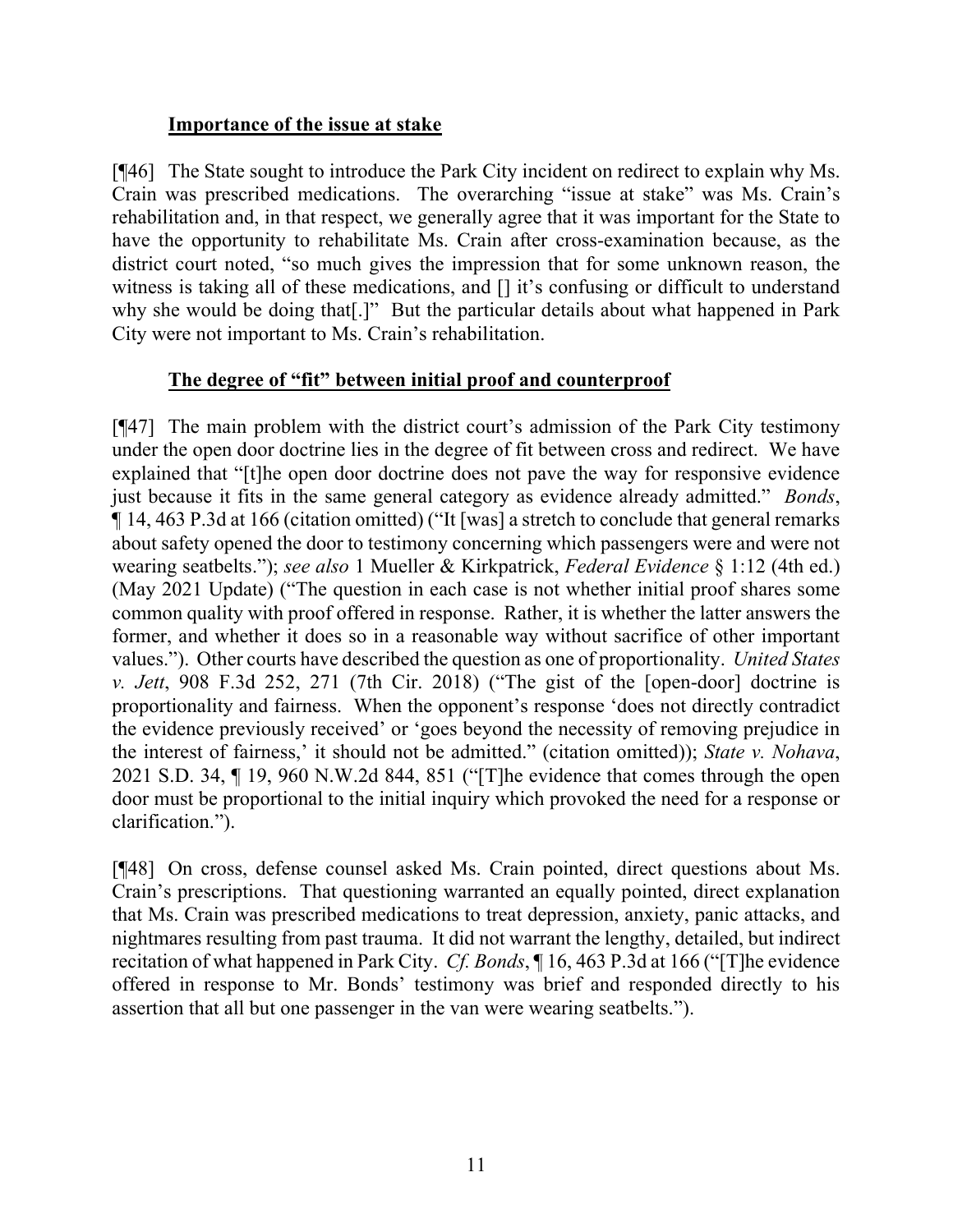# **The balance of probative worth and prejudicial effect**

[¶49] Moreover, the probative value of the Park City testimony was not great. Most of Ms. Crain's testimony about Park City had nothing to do with the fact that she was prescribed medications to treat depression, anxiety, panic attacks, and nightmares resulting from past trauma. She only loosely tied the incident to her decision to make an appointment to see a psychiatrist.

[¶50] And, as more fully discussed in the next section, the potential for undue prejudice was great. *Cf. id.* ("Although the evidence's probative value was not great, neither was its potential for undue prejudice, delay, or confusion."). Similarities between the charged incident and the Park City incident tended to increase the risk that the jury would infer that if Mr. Kincaid did it before, he did it again. *See Moser v. State*, 2018 WY 12, ¶ 22, 409 P.3d 1236, 1244 (Wyo. 2018) ("The more similar the acts, the greater is the likelihood that the jury will draw the improper inference that if the defendant did it once, he probably did it again." (citation omitted)). In each incident, Mr. Kincaid was intoxicated; had a weapon; scared people to the point that the police or security had to be called; threatened to tell Ms. Crain's supervisor about her marijuana use; and mocked Ms. Crain. Though Ms. Crain never testified that Mr. Kincaid physically threatened her in Park City, the jury could reasonably infer from her testimony that she did not feel safe with him that Saturday night. She testified that, to keep Mr. Kincaid out of trouble with the police and military, she told police she would be fine staying with Mr. Kincaid; she suggested the police "take his guns and take his knife" before they left, which they did; and then she slept "[o]n the bathroom floor, with the door locked."

[¶51] Considering that the Park City details had little importance to Ms. Crain's rehabilitation, the degree of fit between the relevant portions of cross and redirect was off, the probative value of the Park City testimony was low, and the potential for prejudice was high, we conclude that the district court could not have reasonably concluded as it did. The court abused its discretion by admitting Ms. Crain's Park City testimony under the open door doctrine.

# **B. Prejudice**

[¶52] Because there was no proper basis to admit the Park City testimony, this case turns on whether the Park City testimony prejudiced Mr. Kincaid. As noted above, Mr. Kincaid has the burden to prove there is a reasonable probability that the result would have been more favorable to him had the court not admitted the testimony. *See Swett*, ¶ 42, 431 P.3d at 1146.

[¶53] Mr. Kincaid argues the Park City testimony prejudiced him for several reasons. First, the testimony "left a burning impression with the jury that [he] had been involved in an incident very similar to the charged offense, which [could] tend to increase the jury's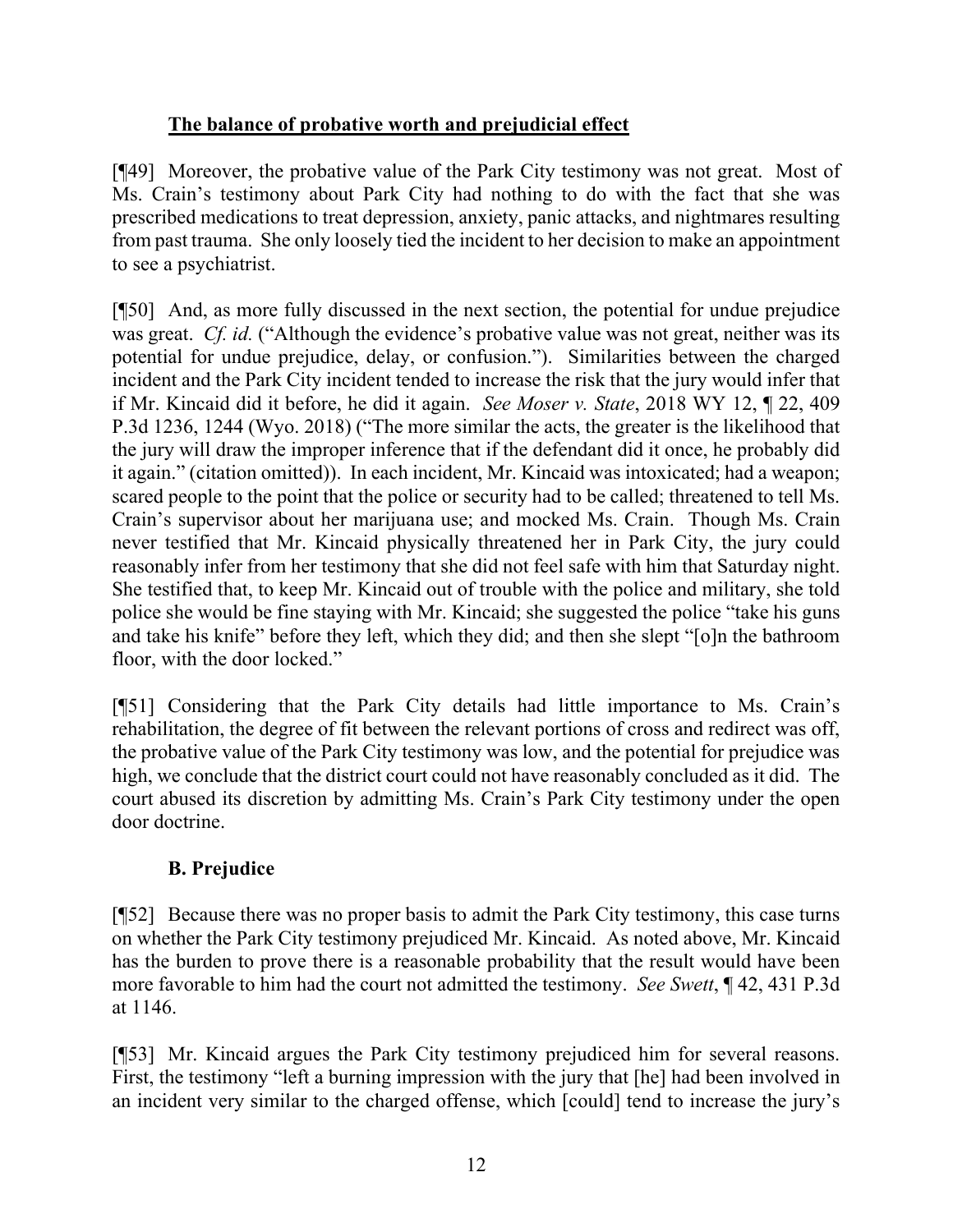sense of need to punish [him] or protect the community." Second, the testimony emphasized that he "is a contemptible person with no regard for others." Third, the testimony "allow[ed] the jury to infer that because Mr. Kincaid had acted badly before, it would not be a far stretch to assume he had acted badly this time." Finally, the State went back to the Park City testimony in its closing and rebuttal.

[¶54] That the Park City incident cast Mr. Kincaid in a bad light is not our main concern because the jury heard plenty of independent admissible evidence casting him in a bad light. *See Blanchard*, ¶ 27, 468 P.3d at 694 (noting that, "[i]n terms of evidence[] that would make him appear morally disreputable, distasteful, and prone to acting offensively toward KW, it seem[ed] likely that the impact of the State's 404(b) evidence paled in comparison to" other testimony). The independent evidence reflected that Mr. Kincaid drank excessively; his demeanor when he drank was "creepy"; he previously threatened to tell Ms. Crain's supervisor about her marijuana use; he had numerous firearms; he used firearms to intimidate and control; the day before the incident, he was drunk, "chugging" alcohol, and eating "tons" of THC gummies; and he mocked and taunted Ms. Crain during the 911 call.

[¶55] Our main concerns relate to the strength of the State's evidence against Mr. Kincaid, the nature of the Park City testimony, and the manner in which the State used that testimony in closing and rebuttal. First, the evidence against Mr. Kincaid was not overwhelming. *Cf. Klingbeil v. State*, 2021 WY 89, ¶ 38 n.3, 492 P.3d 279, 287 n.3 (Wyo. 2021); *Broberg*, ¶ 20, 428 P.3d at 172. Second, the Park City testimony was not brief. *Cf. Broberg*, ¶ 20, 428 P.3d at 172.Third, due to similarities between the charged incident and Park City, *see supra* ¶ 50, there is a high likelihood that the jury drew the improper inference that if Mr. Kincaid did something similar before, he probably did it again. *See Moser*, ¶ 22, 409 P.3d at 1244.

[¶56] Finally, the State not only mentioned Park City in closing and rebuttal, *cf. Mitchell*, ¶ 29, 476 P.3d at 235; *Broberg*, ¶ 20, 428 P.3d at 172, the manner in which it did so heightened its prejudicial effect. In closing, the State highlighted the similarities between the two incidents to support Ms. Crain's version of events.

> On the [911] call, you heard a person who supposedly loves the woman who is frantically calling [911] because she's afraid. And what do you hear? You hear him mocking her. At one point, yeah, yeah, yeah, yeah, yeah, while she's having a panic attack? Find that odd? Find that strange behavior? If this didn't happen and she's having a panic attack on her own and it's a woman you love, wouldn't you try to console her? Would you say something along the lines, "I'm trying to calm you down. You're having a panic attack." Would you say that? No.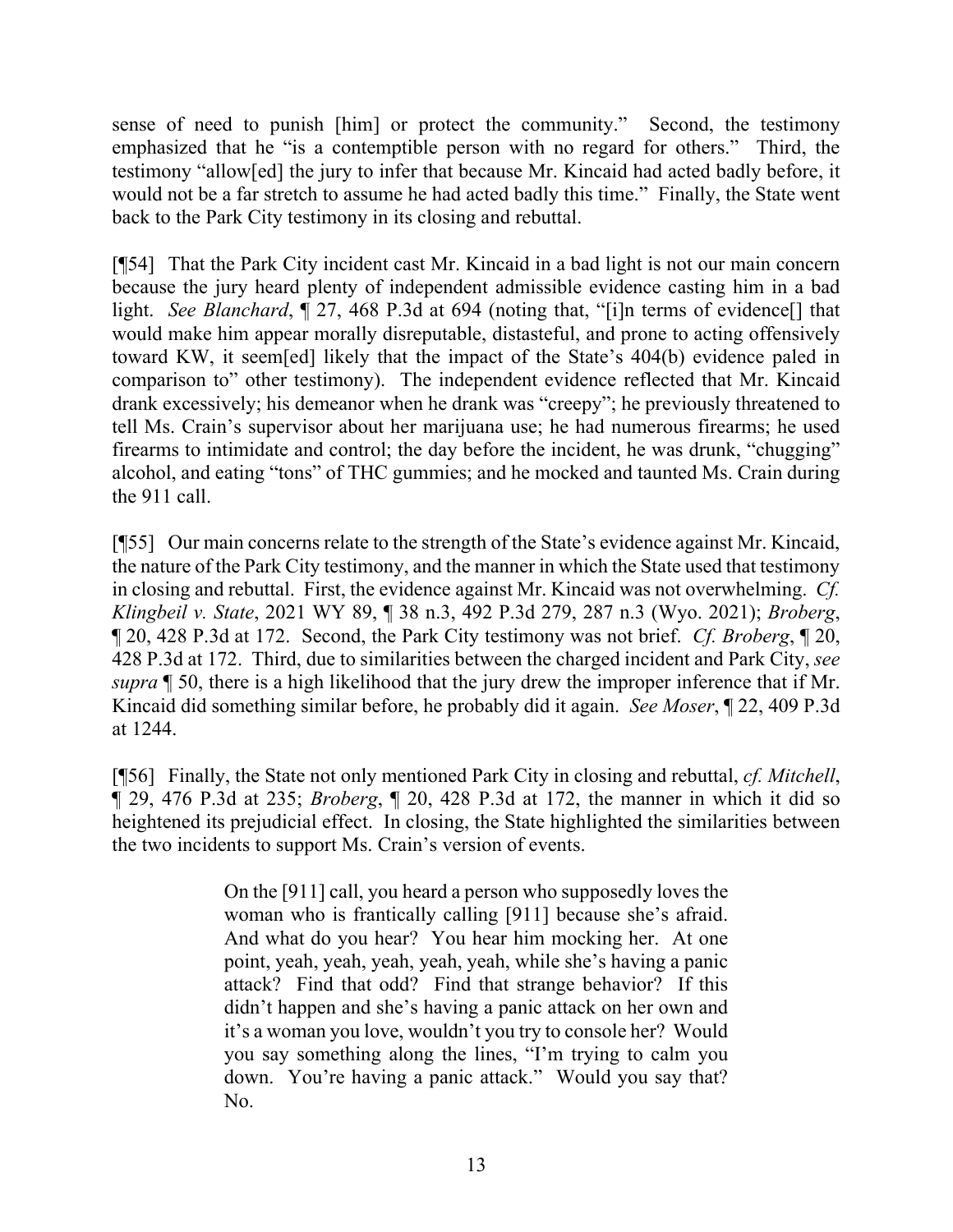Would you hold -- would you say something like, is this his name? **You heard that on the [911] call. And doesn't that correlate with what he was doing to her about blackmail? He knew where to push her buttons. He knew it upset her. Absolutely. He knew that was going to upset her, because they talked about it before, and he's done that before.**

**You heard the testimony about Park City. And he was showing it to her, and he was pushing buttons, and he was trying to make matters worse. He wasn't filming her like he tried to do in Park City, but while she's on the phone, he's showing her, and you can hear his voice saying, "Is this the number"?**

(Emphasis added.) Then, in rebuttal, the State highlighted that Park City was a "nasty situation" that left Ms. Crain "traumatized."

> [Defense counsel] starts off with the she's a liar because she had an affair. She's a liar because she had an affair. I think people would understand that that is deceitful if you're married and have an affair, **but you also have to remember they were separated in November after a pretty nasty situation in Park City that left her traumatized.**

(Emphasis added.)

[¶57] Consequently, we conclude there is a reasonable probability that the result would have been more favorable to Mr. Kincaid if the Park City testimony had not been admitted.<sup>[5](#page-14-0)</sup>

<span id="page-14-0"></span> $<sup>5</sup>$  The State suggests that we "should be hesitant to find prejudice" because Mr. Kincaid expressly declined</sup> the district court's offer to provide the jury a limiting instruction about the Park City testimony. We will not weigh that decision against Mr. Kincaid, as it may have been strategic. *See Medrano v. State*, 914 P.2d 804, 809 (Wyo. 1996) (noting that counsel may "conclud[e] that, as a matter of strategy, he is better off without an instruction than with one, in that an instruction would serve only to remind the jury of what it has heard or to re-emphasize the evidence in the minds of the jurors, and perhaps to suggest to the jury a use for the evidence which is best left unmentioned"); *Beintema v. State*, 936 P.2d 1221, 1228 (Wyo. 1997) ("Counsel may, as a matter of trial strategy, choose not to request a limiting instruction in order to avoid emphasizing the unfavorable evidence." (citation omitted)). Moreover, even if a limiting instruction had been provided, it may not have cured the prejudicial impact of Ms. Crain's Park City testimony. *See Swett*, ¶ 53, 431 P.3d at 1148 ("A limiting instruction is one factor we consider in determining whether there is a reasonable probability that the verdict would have been different if the erroneous evidence had not been admitted at trial.").